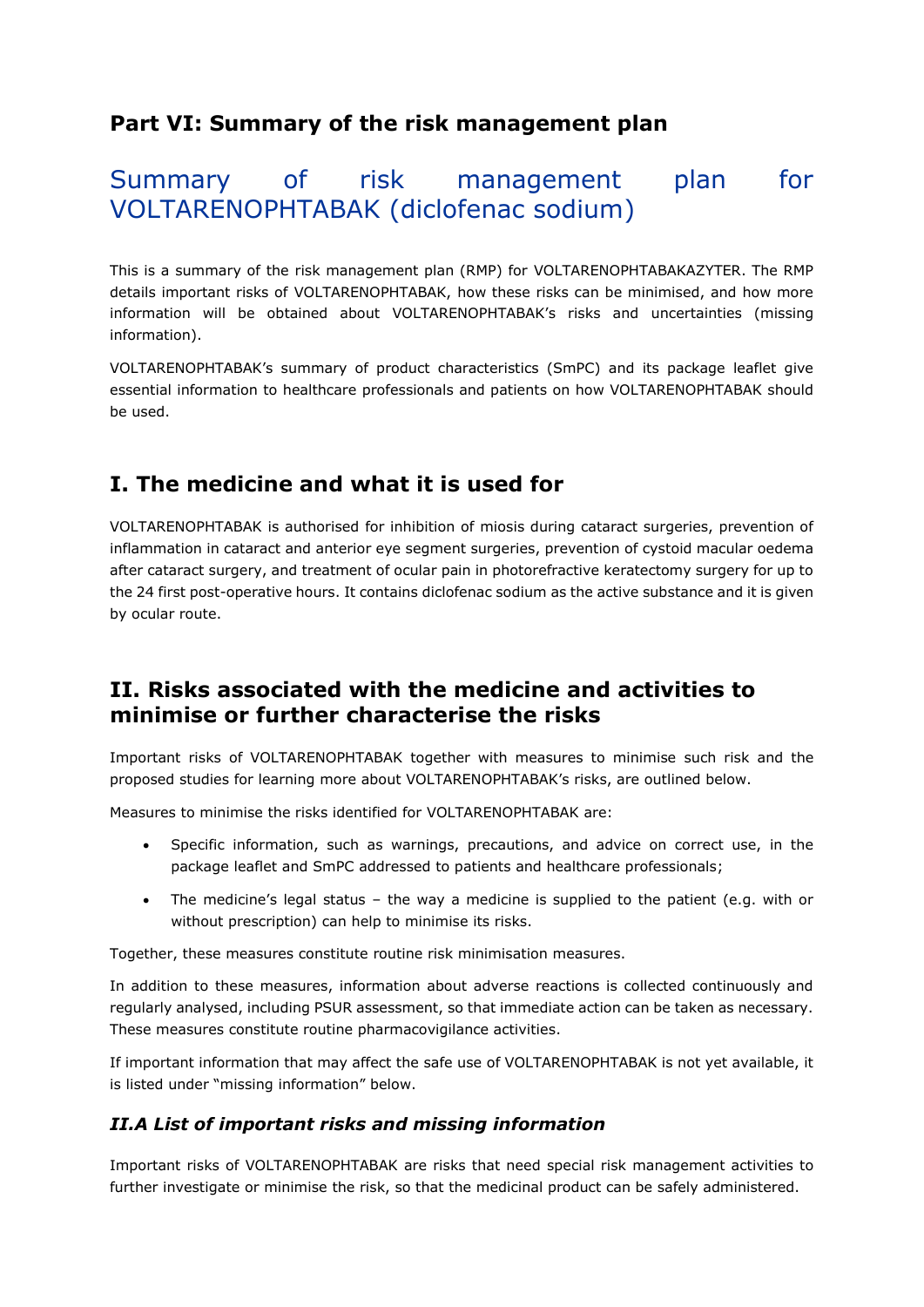Important risks can be regarded as identified or potential. Identified risks are concerns for which there is sufficient proof of a link with the use of VOLTARENOPHTABAK. Potential risks are concerns for which an association with the use of this medicine is possible based on available data, but this association has not been established yet and needs further evaluation. Missing information refers to information on the safety of the medicinal product that is currently missing and needs to be collected (e.g. on the long-term use of the medicine).

| List of important risks and missing information |                                                      |  |
|-------------------------------------------------|------------------------------------------------------|--|
| Important identified risks                      | None                                                 |  |
| Important potential risks                       | Acute ocular infections<br>Increased ocular bleeding |  |
| Missing information                             | Use in paediatric population<br>Use during pregnancy |  |

### *II.B Summary of important risks*

| Important potential risk – Acute ocular infection |                                                                                                                                                                                                           |  |
|---------------------------------------------------|-----------------------------------------------------------------------------------------------------------------------------------------------------------------------------------------------------------|--|
| Evidence for linking the risk to the<br>medicine  | Evidence is based on spontaneous reports of hypopyon and<br>keratitis.                                                                                                                                    |  |
| Risk factors and risk groups                      | Patients with underlying ocular infection.<br>Concomitant use of immunosuppressive treatments.<br>Use of topical NSAIDs at high dose and during an extended<br>period of time may mask ocular infections. |  |
| Risk minimisation measures                        | Routine risk minimisation measures:<br>SmPC section 4.4<br>PI section 2<br>Prescription only medicine                                                                                                     |  |

| Important potential risk – Increased ocular bleeding |                                                                                                   |  |
|------------------------------------------------------|---------------------------------------------------------------------------------------------------|--|
| Evidence for linking the risk to the<br>medicine     | Current evidence is based on cases of ocular bleeding<br>reported into the scientific literature. |  |
| Risk factors and risk groups                         | Patients in treatment with antiplatelet or anticoagulant<br>medication.                           |  |
|                                                      | Patients with chronic diseases (hypertension, cardiovascular<br>disease, diabetes mellitus).      |  |
|                                                      | Use of alcohol or tobacco.                                                                        |  |